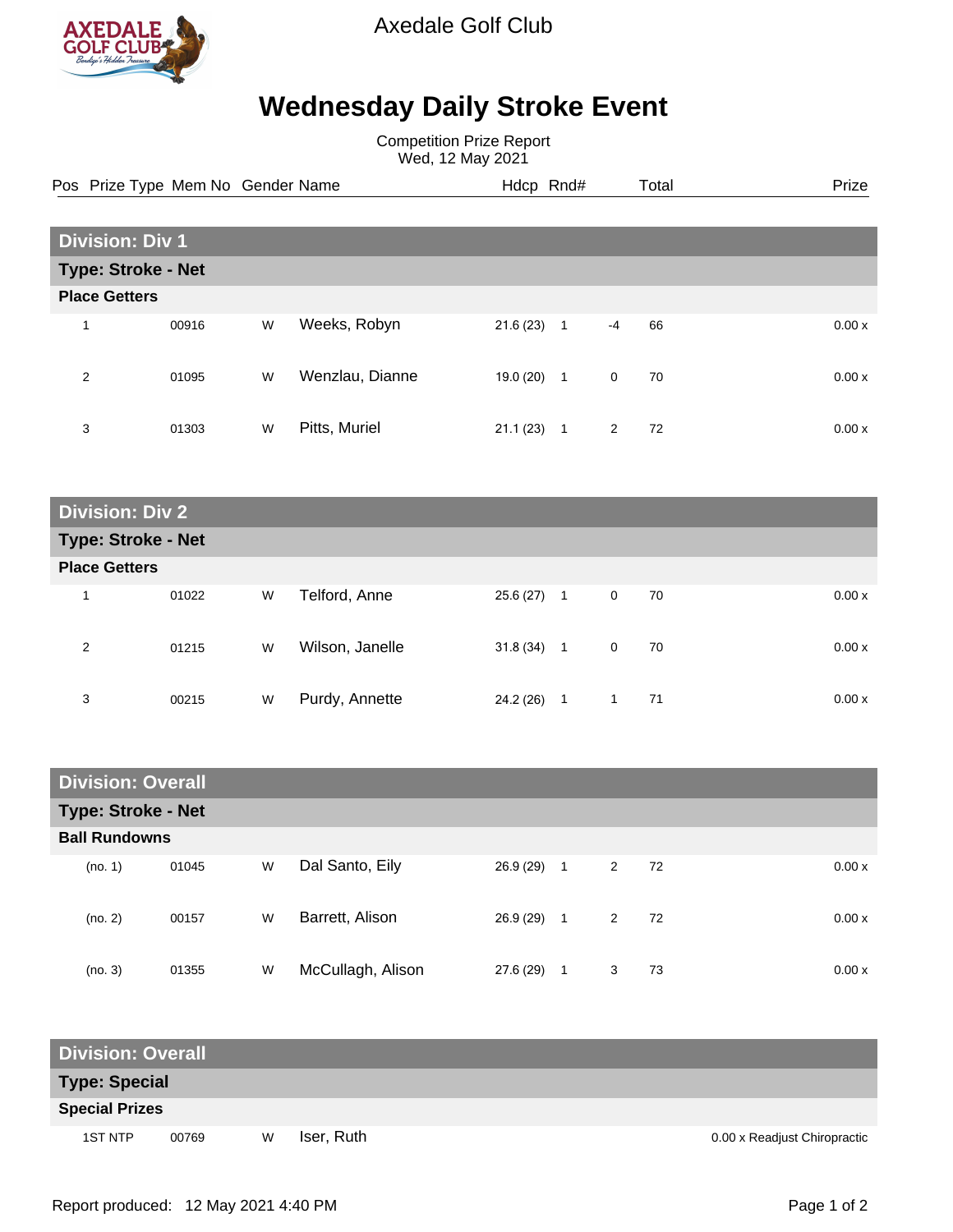|                           | Pos Prize Type Mem No Gender Name |   |                   | Hdcp Rnd# Total | Prize                      |
|---------------------------|-----------------------------------|---|-------------------|-----------------|----------------------------|
| 18TH - 2ND<br><b>SHOT</b> | 00301                             | W | Walklate, Jan     |                 | 0.00 x Elders Real Estate  |
| 18TH - 2ND<br><b>SHOT</b> | 01355                             | W | McCullagh, Alison |                 | 0.00 x Elders Real Estate  |
| 18TH - 2ND<br><b>SHOT</b> | 01105                             | W | McManus, Anne     |                 | 0.00 x Elders Real Estate  |
| 3rd Over The<br>Creek     | 00147                             | W | Fleay, Raye       |                 | 0.00 x MCG Airconditioning |
| Putting                   | 00301                             | W | Walklate, Jan     |                 | $0.00 \times 30$ putts     |